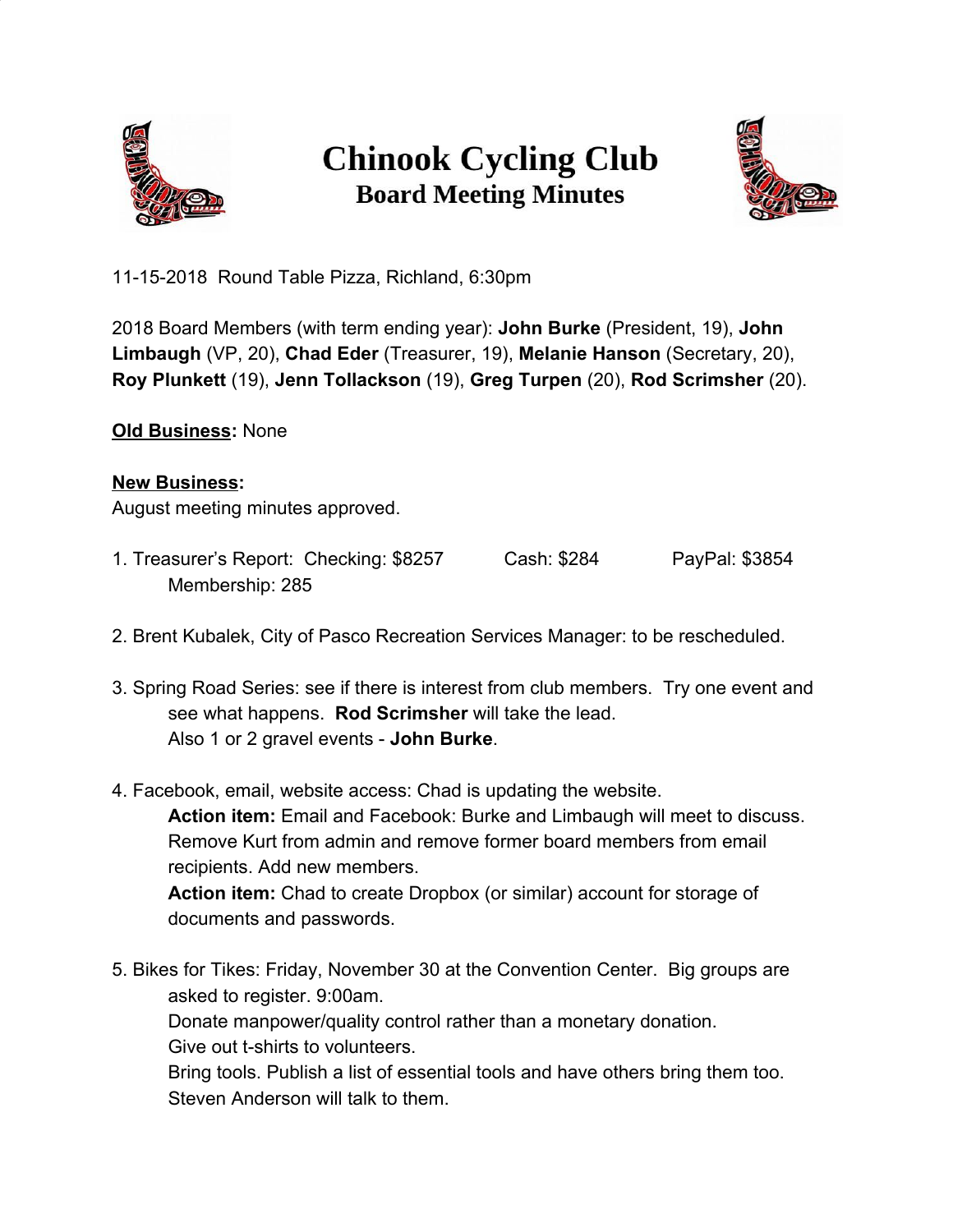- 6. TT High Temperature Policy: Cancelled by noon the day of at the latest. 100 F for 40k, 102 F for shorter distances. Temperature forecast links will be added to the website.
- 7. TT Air Quality Policy: harder to predict.
	- TT will be cancelled when Air Quality Index is >= 151. Policy and links will be added to the Chinook main and TT web sites.

Cancel by noon the day of.

8. Club equipment and usage policy: disk wheel, safety equipment (signs, cones), gas wheeled bush trimmer.

Van has its own policy. Estimated worth: \$3000

For everything else: **Action item:** Chad will write up a policy. Items to be used by a club member for club purposes, or used by our partnerships.

Trailer: Estimated worth \$2000.

Walk-behind trimmer: \$300. Requires a hazard warning and proper instruction, or only a select few should use it. It also burns oil.

Straight shaft trimmer: \$100.

- Tools, bike travel case, water jugs, 3 canopies, 2 propane burners, 4 Bikes on Road signs, tubular disc wheel for rent.
- 9. Winter night rides: Tuesdays/Thursdays at Chamna. Greg Turpen is POC for Chamna night rides. Greg will lead or coordinate leadership when he is unavailable. Headlight and tail lights required. Meet at Chamna 6:00 pm on Tuesday & Thursday. Riders leave at 6:00 sharp.
- 10. Election: New board members:

Greg Turpen, Rod Scrimsher, Jenn Tollackson (taking over from Mark Hall). New President: John Burke.

Other positions staying the same.

- 11. Other: Chinook Race Team sponsored by Richland Growler Guys. \$3000 donation to buy a 10'x15' tent.
	- TT possibly change the number of free rides. Possible new routes.

Blue Room - continue for now. Still charging \$600/year each.

- Al Potter Memorial: Sue Frost wishes to make a boulder monument in State Patrol.
- Mike Robinson will email a PDF of the Olympia Street trails. Maybe have an exploration ride.